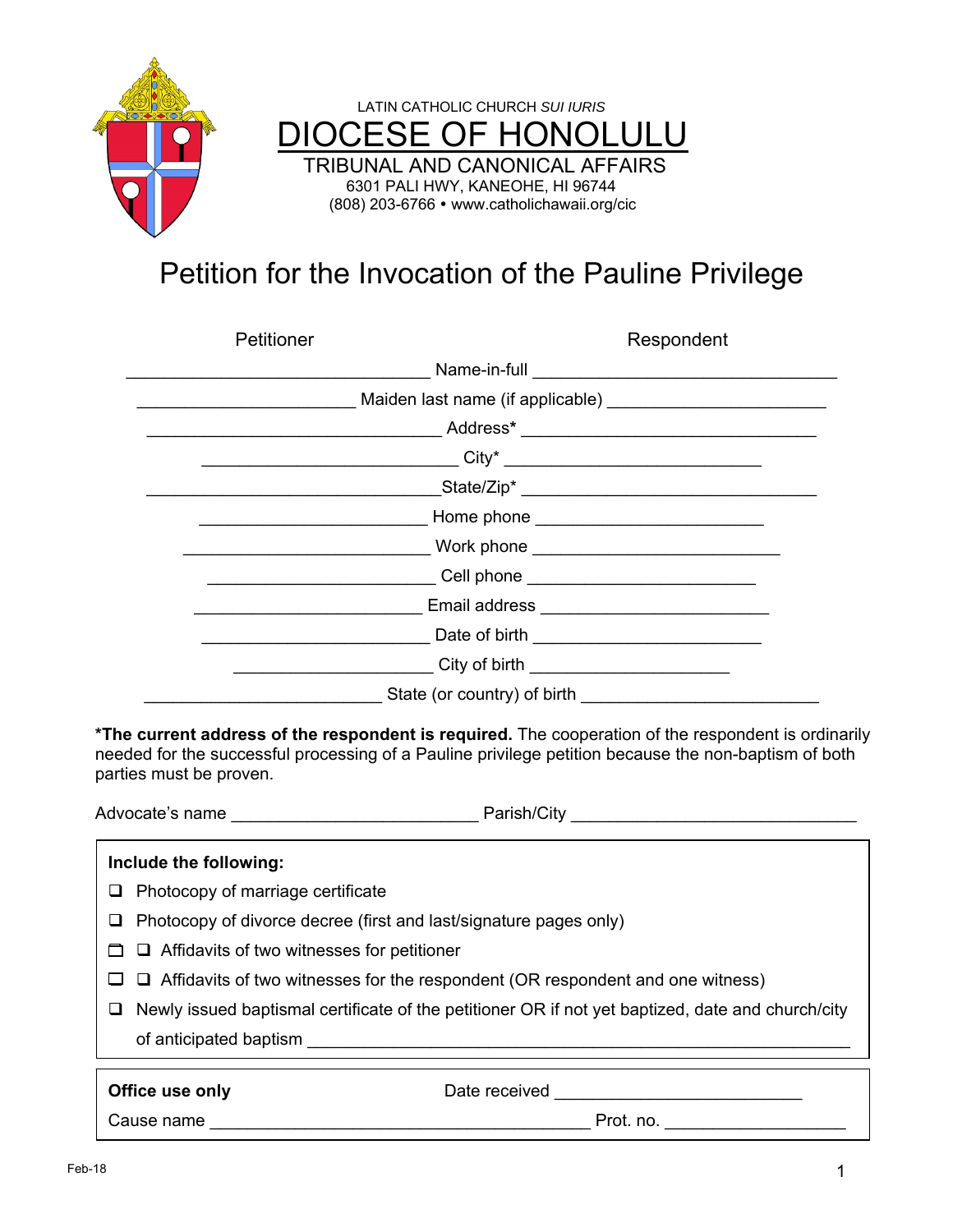| <b>Information about the Marriage</b>                                                                |  |  |  |
|------------------------------------------------------------------------------------------------------|--|--|--|
| Wedding date _____________________                                                                   |  |  |  |
|                                                                                                      |  |  |  |
|                                                                                                      |  |  |  |
|                                                                                                      |  |  |  |
| Date living together ended ____________________________Date of divorce _____________________________ |  |  |  |
| Is there a possibility of reconciliation with the respondent? Please make a statement:               |  |  |  |
| Is the respondent willing to seek baptism?                                                           |  |  |  |
| Is the respondent willing to resume marital life with you?                                           |  |  |  |
| Did the separation and divorce happen after your baptism?                                            |  |  |  |
| If so, did you cause the respondent to separate? (Explain)                                           |  |  |  |

### **Petitioner's Religion**

| What is the religious background of your father? |  |
|--------------------------------------------------|--|
| What is the religious background of your mother? |  |
| Describe the religious practice of your parents: |  |

Describe your religious upbringing:

What was your religion at the time of marriage to the respondent? \_\_\_\_\_\_\_\_\_\_\_\_\_\_\_

Were you ever baptized, christened, sprinkled, or initiated into any Christian religion before the time of your marriage to the respondent? \_\_\_\_\_\_\_\_\_\_\_\_\_\_\_ If so, explain:

Were any of your siblings baptized? \_\_\_\_\_\_\_\_\_\_\_\_\_\_ If so, why weren't you baptized?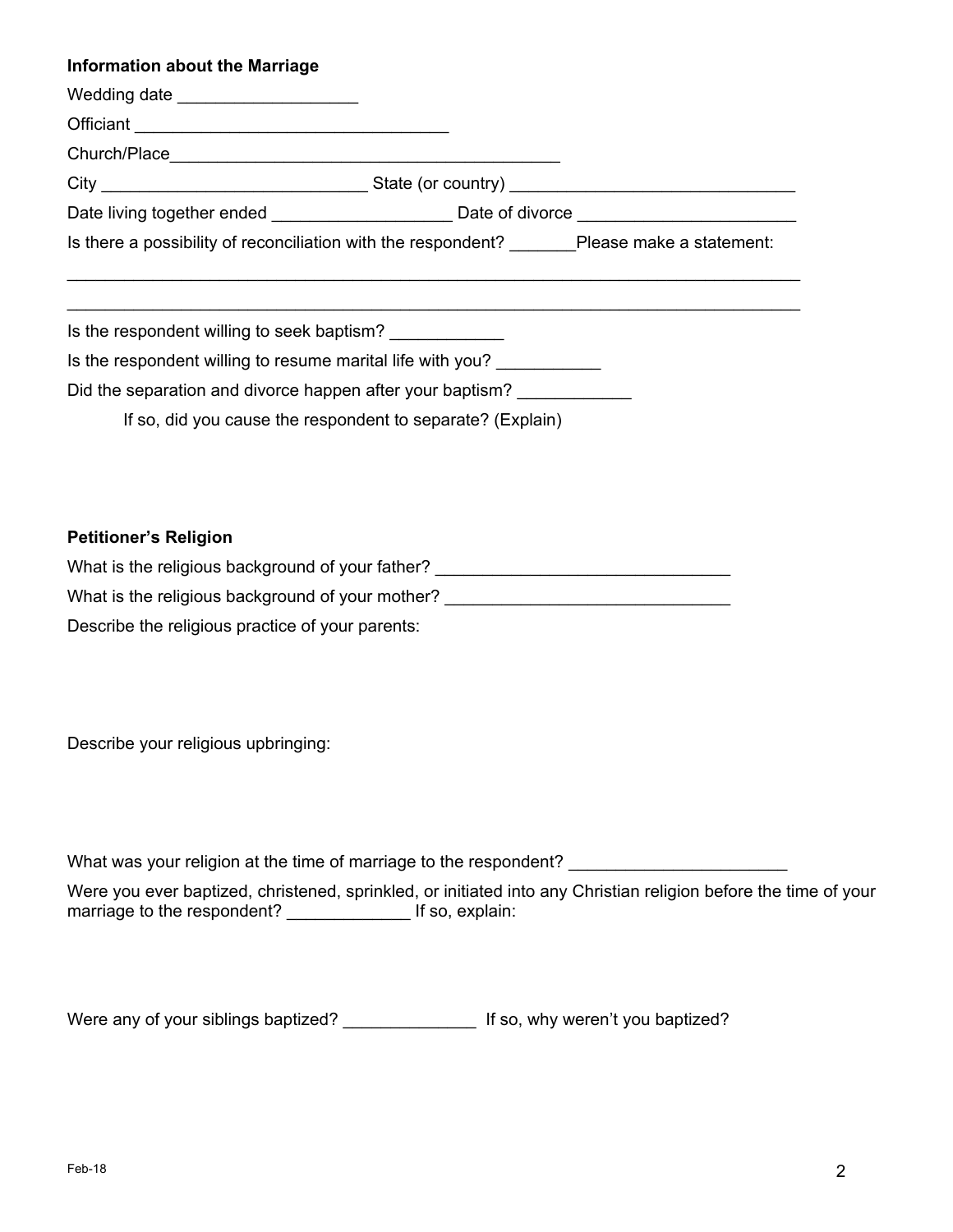If you were raised in a Christian household or with baptized parents (Catholic or otherwise), what makes you believe that you were never baptized?

| Are you currently seeking Catholic baptism? |                        |
|---------------------------------------------|------------------------|
| Have you ever changed religions otherwise?  | If so, please explain: |

#### **Respondent's Religion**

| What is the religious background of the respondent's father? |
|--------------------------------------------------------------|
| What is the religious background of the respondent's mother? |
| Describe the religious practice of the respondent's parents: |

Describe the respondent's religious upbringing:

What was the respondent's religion at the time of your marriage?

Was the respondent ever baptized, christened, sprinkled, or initiated into any Christian religion before the time of your marriage? \_\_\_\_\_\_\_\_\_\_\_\_\_ If so, explain:

Were any of the respondent's siblings ever baptized? \_\_\_\_\_\_\_\_\_\_\_\_\_\_\_\_\_\_\_\_\_\_\_\_\_\_\_ If so, why wasn't the respondent baptized?

If the respondent was raised in a Christian household or with baptized parents (Catholic or otherwise), what makes you believe that he/she was never baptized?

Has the respondent been baptized since your final separation or divorce?

Is the respondent willing to seek baptism now? \_\_\_\_\_\_\_\_\_\_\_\_\_\_\_\_\_\_\_\_\_\_\_\_\_\_\_\_\_\_\_\_\_

Has the respondent ever changed religions? If so, please explain: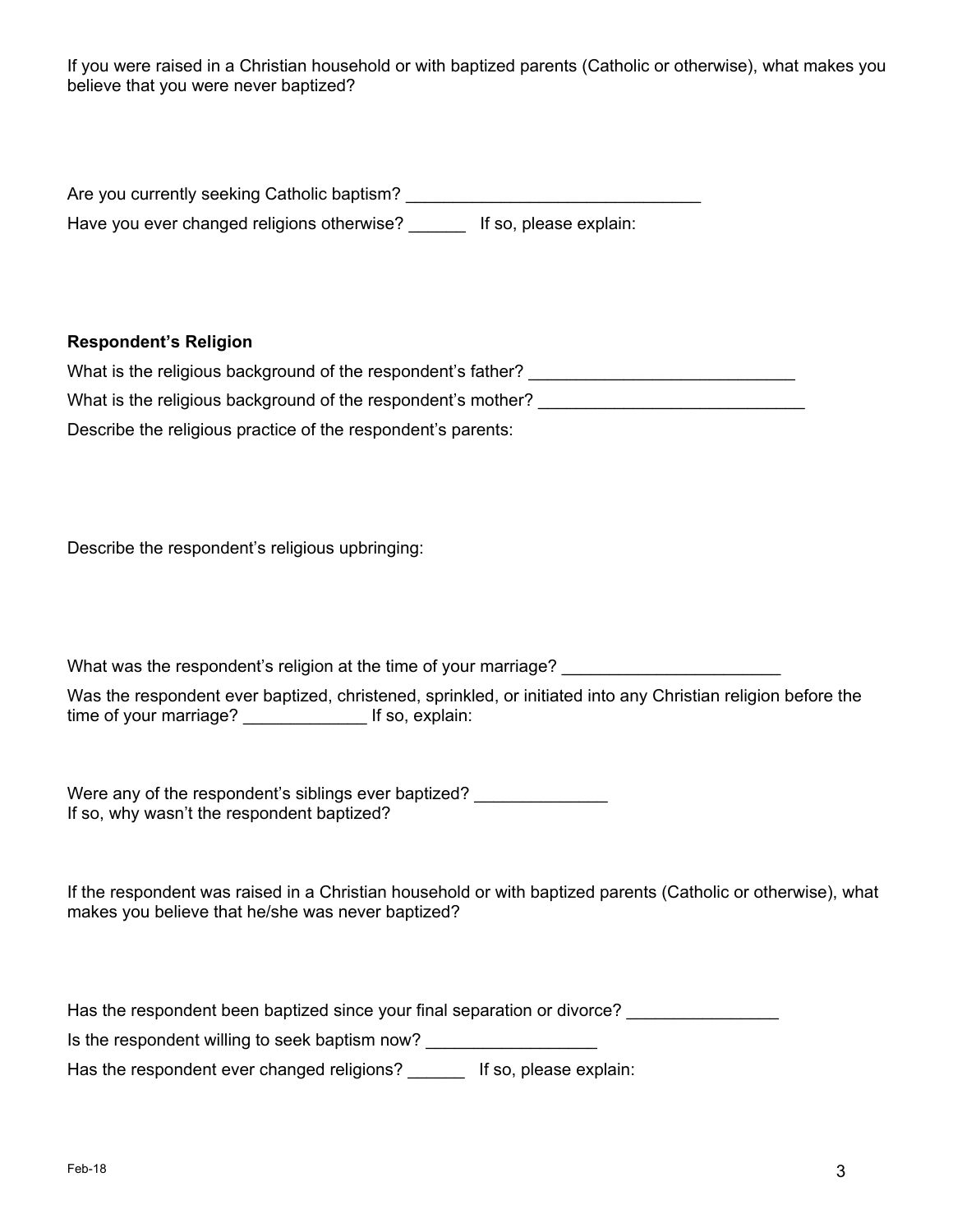#### **Your Other Prior Marriages**

| Do you have any other prior marriages, besides the one contained in this petition?                                                                |  |  |
|---------------------------------------------------------------------------------------------------------------------------------------------------|--|--|
|                                                                                                                                                   |  |  |
|                                                                                                                                                   |  |  |
|                                                                                                                                                   |  |  |
| Did that prior marriage end by death? ________________                                                                                            |  |  |
| If not, has that prior marriage been declared invalid by the Catholic Church?                                                                     |  |  |
| If not, has a petition been submitted to the Tribunal?                                                                                            |  |  |
| For additional prior marriages, list the same information on a separate sheet of paper.                                                           |  |  |
| <b>Your Current Status</b>                                                                                                                        |  |  |
| Are you currently? □ remarried □ engaged                                                                                                          |  |  |
| Full (maiden) name of current spouse, fiancé(e), or dating partner                                                                                |  |  |
|                                                                                                                                                   |  |  |
|                                                                                                                                                   |  |  |
| Has your current spouse/fiancé(e), or dating partner ever been married before?                                                                    |  |  |
|                                                                                                                                                   |  |  |
| Did that prior marriage end by death? _______________                                                                                             |  |  |
| If not, has that prior marriage been declared invalid by the Catholic Church?                                                                     |  |  |
| If not, has a petition been submitted to the Tribunal?                                                                                            |  |  |
| If your current spouse, fiancé(e), or dating partner has more than one prior marriage, list the same<br>information on a separate sheet of paper. |  |  |
| <b>Petition</b>                                                                                                                                   |  |  |

With this form, I hereby petition for the invocation of the Pauline privilege in order to contract a valid marriage, after my baptism, with the above stated person.

I, the same of the correct operators (print your name), hereby swear that the answers which I have given on the attached sheets of paper are the whole truth and nothing but the truth. So help me God.

 $\mathcal{L}_\text{max} = \mathcal{L}_\text{max} = \mathcal{L}_\text{max} = \mathcal{L}_\text{max} = \mathcal{L}_\text{max} = \mathcal{L}_\text{max} = \mathcal{L}_\text{max} = \mathcal{L}_\text{max} = \mathcal{L}_\text{max} = \mathcal{L}_\text{max} = \mathcal{L}_\text{max} = \mathcal{L}_\text{max} = \mathcal{L}_\text{max} = \mathcal{L}_\text{max} = \mathcal{L}_\text{max} = \mathcal{L}_\text{max} = \mathcal{L}_\text{max} = \mathcal{L}_\text{max} = \mathcal{$ 

Your signature Date

 $\bf S$ eal  $\bf S$ Signature of priest/deacon/advocate or public notary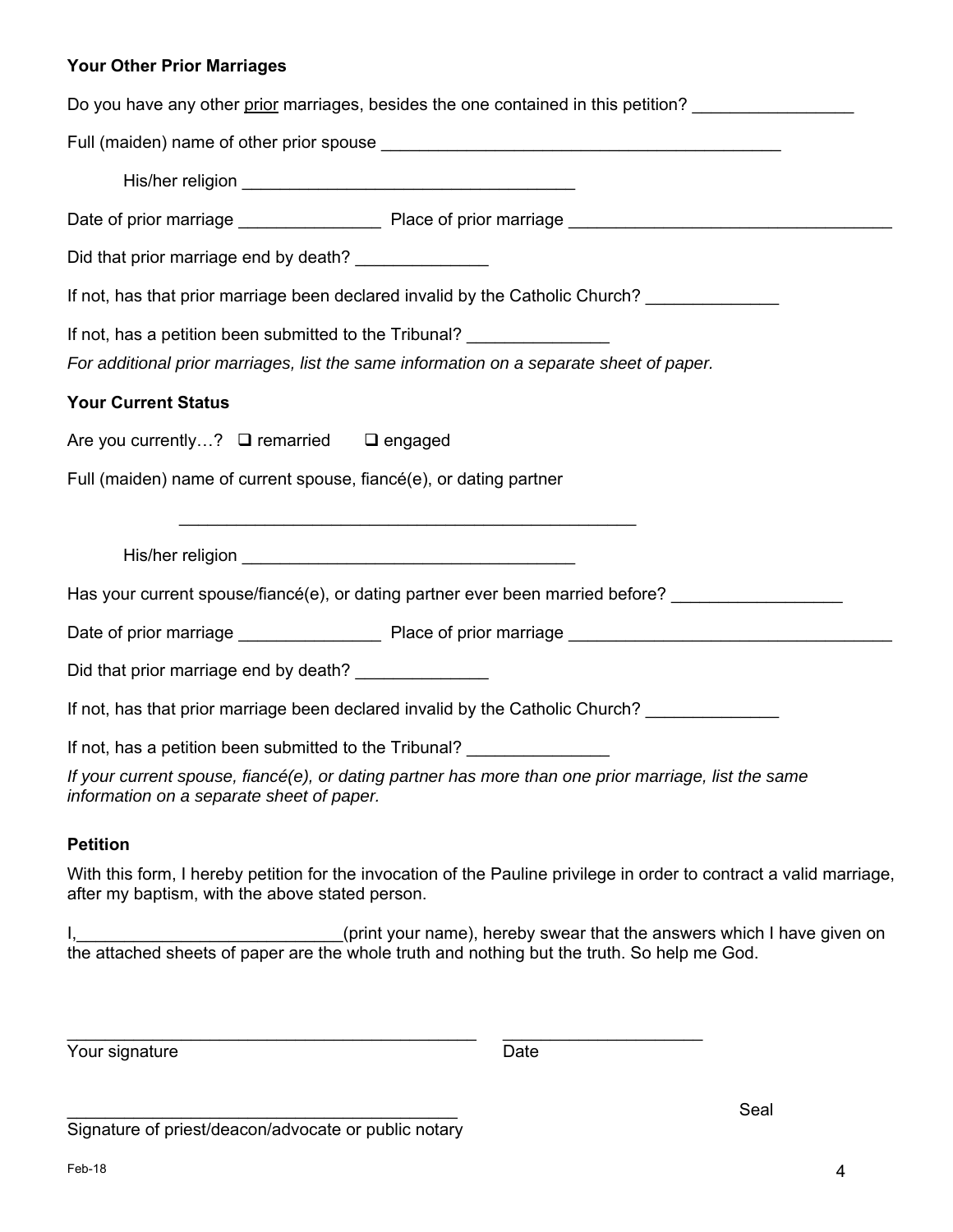|   | 8O(4) |                                                                                                                                                                                                                                     | LATIN CATHOLIC CHURCH SUI IURIS                                    |                                |  |
|---|-------|-------------------------------------------------------------------------------------------------------------------------------------------------------------------------------------------------------------------------------------|--------------------------------------------------------------------|--------------------------------|--|
|   |       | <b>DIOCESE OF HONOLULU</b>                                                                                                                                                                                                          |                                                                    |                                |  |
|   |       |                                                                                                                                                                                                                                     | TRIBUNAL AND CANONICAL AFFAIRS<br>6301 PALI HWY, KANEOHE, HI 96744 |                                |  |
|   |       |                                                                                                                                                                                                                                     | (808) 203-6766 • www.catholichawaii.org/cic                        |                                |  |
|   |       | Office use only                                                                                                                                                                                                                     |                                                                    |                                |  |
|   |       |                                                                                                                                                                                                                                     |                                                                    |                                |  |
|   |       | Witness Affidavit Regarding Baptismal Status of Petitioner<br>Regarding the invocation of the Pauline privilege                                                                                                                     |                                                                    |                                |  |
|   |       | (From the petitioner's parent or another person who has known the petitioner since birth)                                                                                                                                           |                                                                    |                                |  |
|   |       |                                                                                                                                                                                                                                     |                                                                    |                                |  |
|   |       |                                                                                                                                                                                                                                     |                                                                    |                                |  |
|   |       | Oath: Do you solemnly swear before Almighty God to tell the whole truth and<br>nothing but the truth in answering the following questions?                                                                                          |                                                                    |                                |  |
|   |       | Print your name <b>contained</b> and the contact of the contact of the contact of the contact of the contact of the contact of the contact of the contact of the contact of the contact of the contact of the contact of the contac |                                                                    |                                |  |
|   |       |                                                                                                                                                                                                                                     |                                                                    |                                |  |
|   |       |                                                                                                                                                                                                                                     |                                                                    |                                |  |
|   |       | I hereby attest that I have known the above stated petitioner for ____________ years and that                                                                                                                                       |                                                                    |                                |  |
|   |       | $\Box$ he/she has never been baptized, sprinkled, christened or initiated into any Christian religion                                                                                                                               |                                                                    |                                |  |
| □ |       | has been baptized into the Church of Jesus Christ of Latter Day Saints                                                                                                                                                              |                                                                    |                                |  |
|   |       |                                                                                                                                                                                                                                     |                                                                    |                                |  |
|   |       |                                                                                                                                                                                                                                     |                                                                    |                                |  |
|   |       | If you are not a parent of the petitioner, what is the source of your knowledge about the petitioner's religious                                                                                                                    |                                                                    |                                |  |
|   |       |                                                                                                                                                                                                                                     |                                                                    |                                |  |
|   |       | ,我们也不会有什么。""我们的人,我们也不会有什么?""我们的人,我们也不会有什么?""我们的人,我们也不会有什么?""我们的人,我们也不会有什么?""我们的人                                                                                                                                                    |                                                                    |                                |  |
|   |       |                                                                                                                                                                                                                                     |                                                                    |                                |  |
|   |       |                                                                                                                                                                                                                                     |                                                                    |                                |  |
|   |       |                                                                                                                                                                                                                                     |                                                                    | Date _________________________ |  |
|   |       |                                                                                                                                                                                                                                     |                                                                    |                                |  |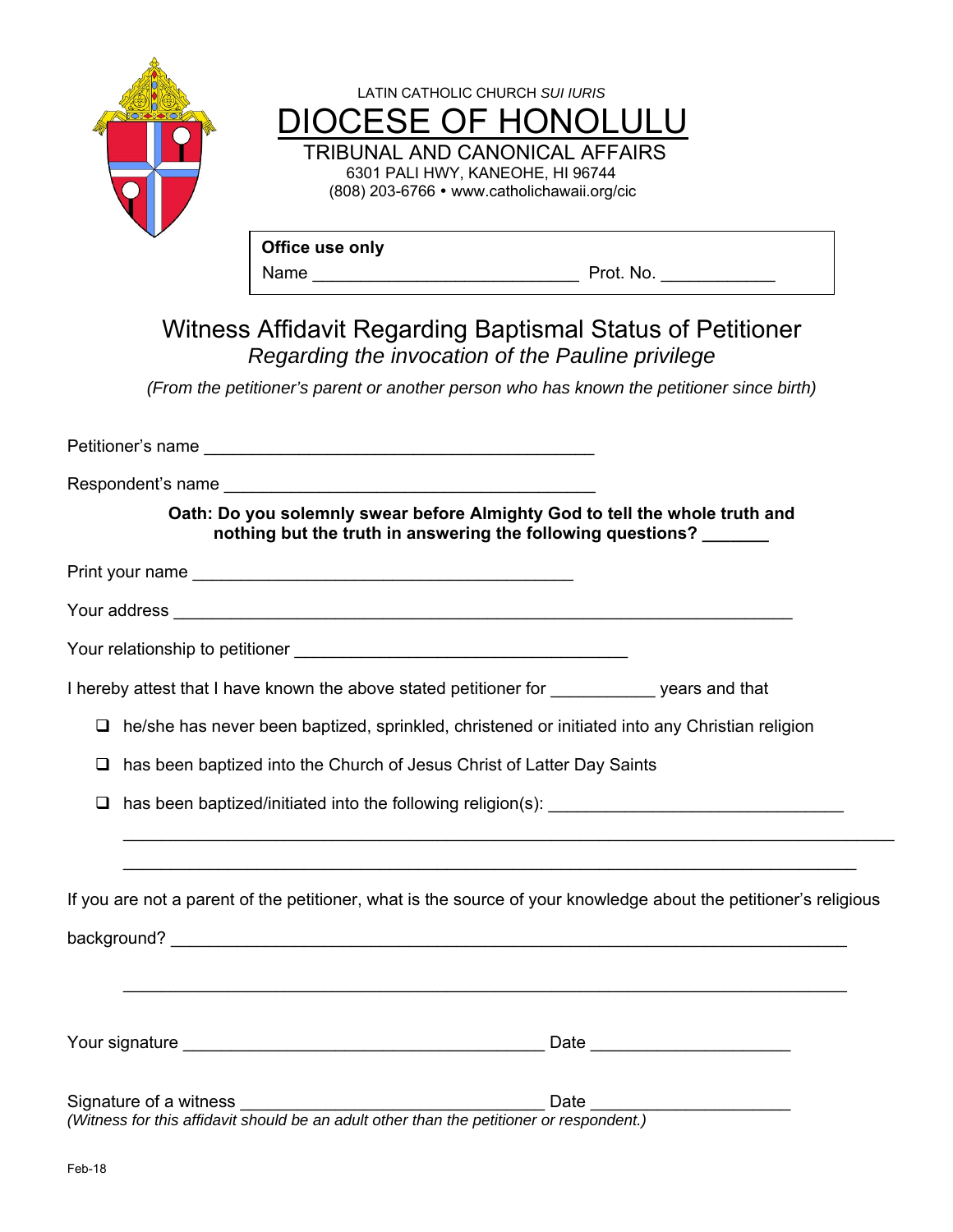

### Witness Affidavit Regarding Baptismal Status of Petitioner *Regarding the invocation of the Pauline privilege*

*(From the petitioner's parent or another person who has known the petitioner since birth)* 

| Oath: Do you solemnly swear before Almighty God to tell the whole truth and<br>nothing but the truth in answering the following questions? |                                                                                  |
|--------------------------------------------------------------------------------------------------------------------------------------------|----------------------------------------------------------------------------------|
|                                                                                                                                            |                                                                                  |
|                                                                                                                                            |                                                                                  |
|                                                                                                                                            |                                                                                  |
| I hereby attest that I have known the above stated petitioner for years and that                                                           |                                                                                  |
| $\Box$ he/she has never been baptized, sprinkled, christened or initiated into any Christian religion                                      |                                                                                  |
| has been baptized into the Church of Jesus Christ of Latter Day Saints<br>❏                                                                |                                                                                  |
| has been baptized/initiated into the following religion(s): ____________________<br>□                                                      |                                                                                  |
| If you are not a parent of the petitioner, what is the source of your knowledge about the petitioner's religious                           | ,我们也不会有什么。""我们的人,我们也不会有什么?""我们的人,我们也不会有什么?""我们的人,我们也不会有什么?""我们的人,我们也不会有什么?""我们的人 |
|                                                                                                                                            |                                                                                  |
|                                                                                                                                            |                                                                                  |
| Signature of a witness                                                                                                                     | Date                                                                             |

*(Witness for this affidavit should be an adult other than the petitioner or respondent.)*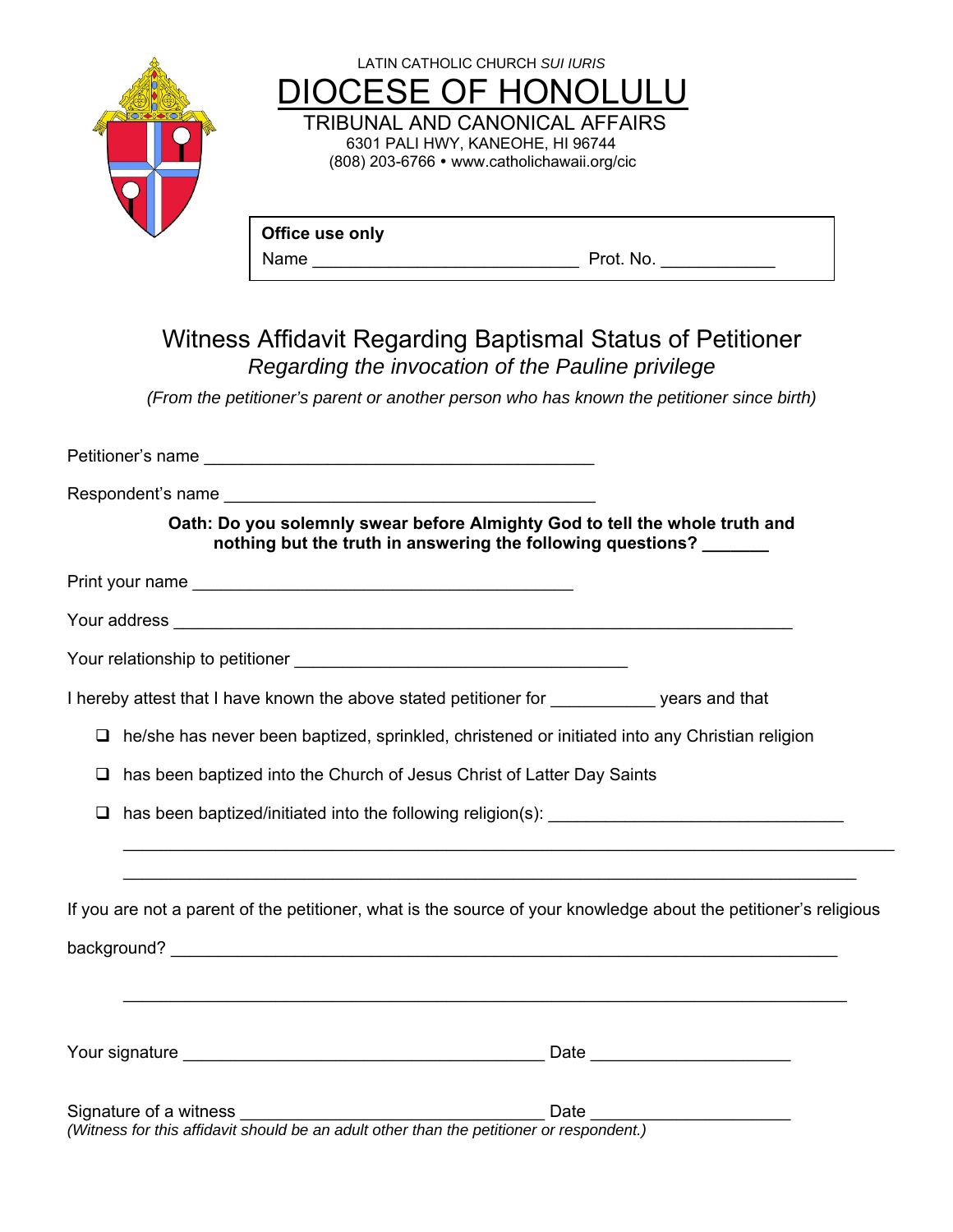

## Pauline Privilege: Affidavit of the Respondent Regarding Baptismal Status

|                                                                                | What was your religion at the time of your marriage to the petitioner? ____________________________             |
|--------------------------------------------------------------------------------|-----------------------------------------------------------------------------------------------------------------|
| What was your religious upbringing like?                                       |                                                                                                                 |
|                                                                                | Were you ever baptized, christened, sprinkled, or initiated into any Christian religion before the time of your |
|                                                                                | Were any of your siblings ever baptized? ______________________ If so, why weren't you baptized?                |
|                                                                                |                                                                                                                 |
|                                                                                |                                                                                                                 |
| Have you been baptized since your final separation or divorce?                 |                                                                                                                 |
| Are you interested or willing to seek baptism now?                             |                                                                                                                 |
|                                                                                |                                                                                                                 |
|                                                                                | Would you like to receive a copy of the Pauline privilege decree if it can be granted?                          |
| on the attached sheets of paper are the whole truth and nothing but the truth. | (print your name), hereby state that the answers which I have given                                             |

Your signature Date

\_\_\_\_\_\_\_\_\_\_\_\_\_\_\_\_\_\_\_\_\_\_\_\_\_\_\_\_\_\_\_\_\_\_\_\_\_\_\_\_\_\_\_ \_\_\_\_\_\_\_\_\_\_\_\_\_\_\_\_\_\_\_\_\_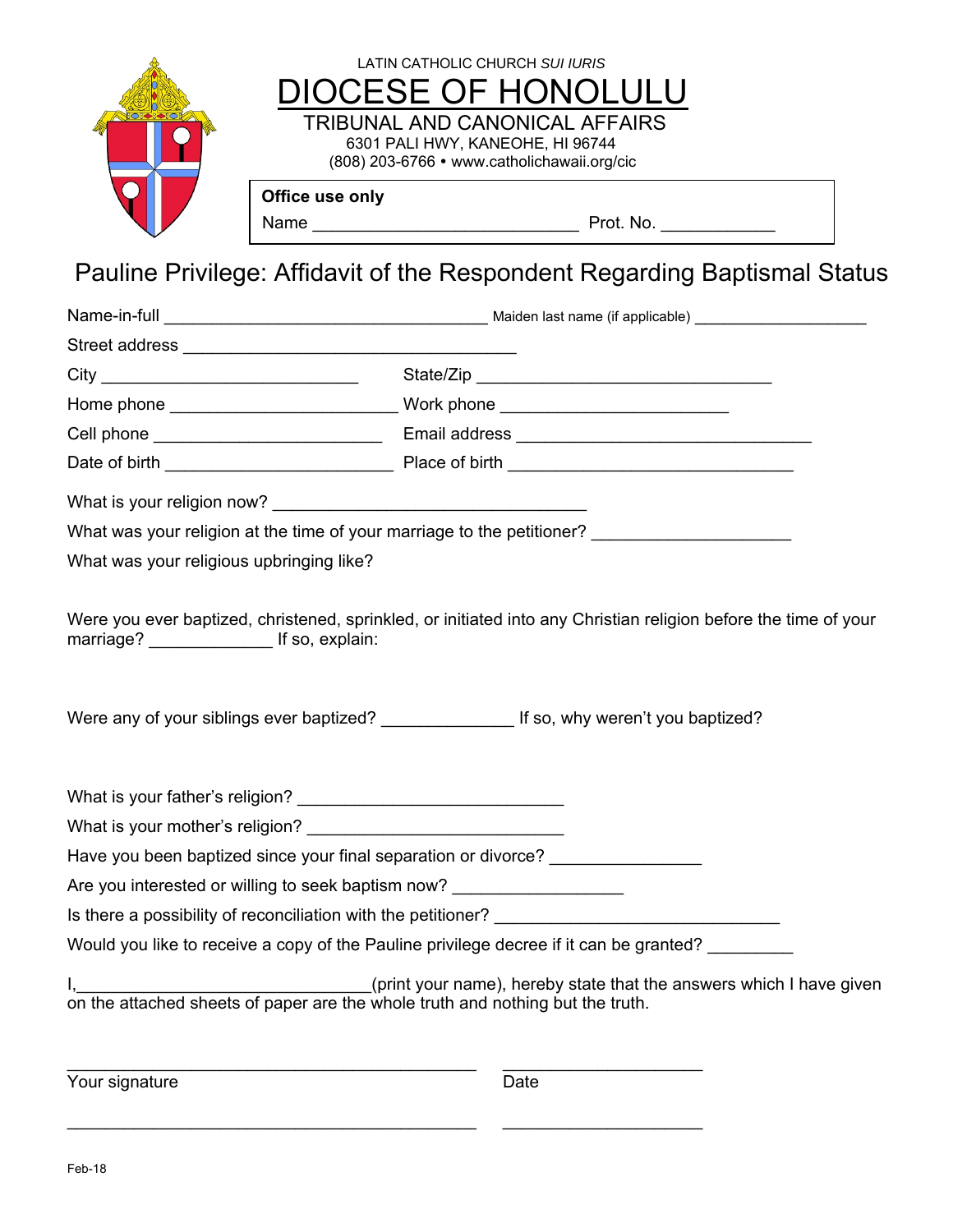

 $\Box$  he/she has never been baptized, sprinkled, christened or initiated into any Christian religion

□ has been baptized into the Church of Jesus Christ of Latter Day Saints

has been baptized/initiated into the following religion(s): \_\_\_\_\_\_\_\_\_\_\_\_\_\_\_\_\_\_\_\_\_\_\_\_\_\_\_\_\_

If you are not a parent of the respondent, what is the source of your knowledge about the respondent's

 $\mathcal{L}_\mathcal{L} = \mathcal{L}_\mathcal{L} = \mathcal{L}_\mathcal{L} = \mathcal{L}_\mathcal{L} = \mathcal{L}_\mathcal{L} = \mathcal{L}_\mathcal{L} = \mathcal{L}_\mathcal{L} = \mathcal{L}_\mathcal{L} = \mathcal{L}_\mathcal{L} = \mathcal{L}_\mathcal{L} = \mathcal{L}_\mathcal{L} = \mathcal{L}_\mathcal{L} = \mathcal{L}_\mathcal{L} = \mathcal{L}_\mathcal{L} = \mathcal{L}_\mathcal{L} = \mathcal{L}_\mathcal{L} = \mathcal{L}_\mathcal{L}$ 

 $\mathcal{L}_\text{max}$  and  $\mathcal{L}_\text{max}$  and  $\mathcal{L}_\text{max}$  and  $\mathcal{L}_\text{max}$  and  $\mathcal{L}_\text{max}$  and  $\mathcal{L}_\text{max}$ 

 $\mathcal{L}_\text{max}$  and  $\mathcal{L}_\text{max}$  and  $\mathcal{L}_\text{max}$  and  $\mathcal{L}_\text{max}$  and  $\mathcal{L}_\text{max}$  and  $\mathcal{L}_\text{max}$ 

religious background? \_\_\_\_\_\_\_\_\_\_\_\_\_\_\_\_\_\_\_\_\_\_\_\_\_\_\_\_\_\_\_\_\_\_\_\_\_\_\_\_\_\_\_\_\_\_\_\_\_\_\_\_\_\_\_\_\_\_\_\_\_\_\_

Your signature \_\_\_\_\_\_\_\_\_\_\_\_\_\_\_\_\_\_\_\_\_\_\_\_\_\_\_\_\_\_\_\_\_\_\_\_\_\_ Date \_\_\_\_\_\_\_\_\_\_\_\_\_\_\_\_\_\_\_\_\_

| Signature of a witness                                                                   | Date |
|------------------------------------------------------------------------------------------|------|
| (Witness for this affidavit should be an adult other than the petitioner or respondent.) |      |